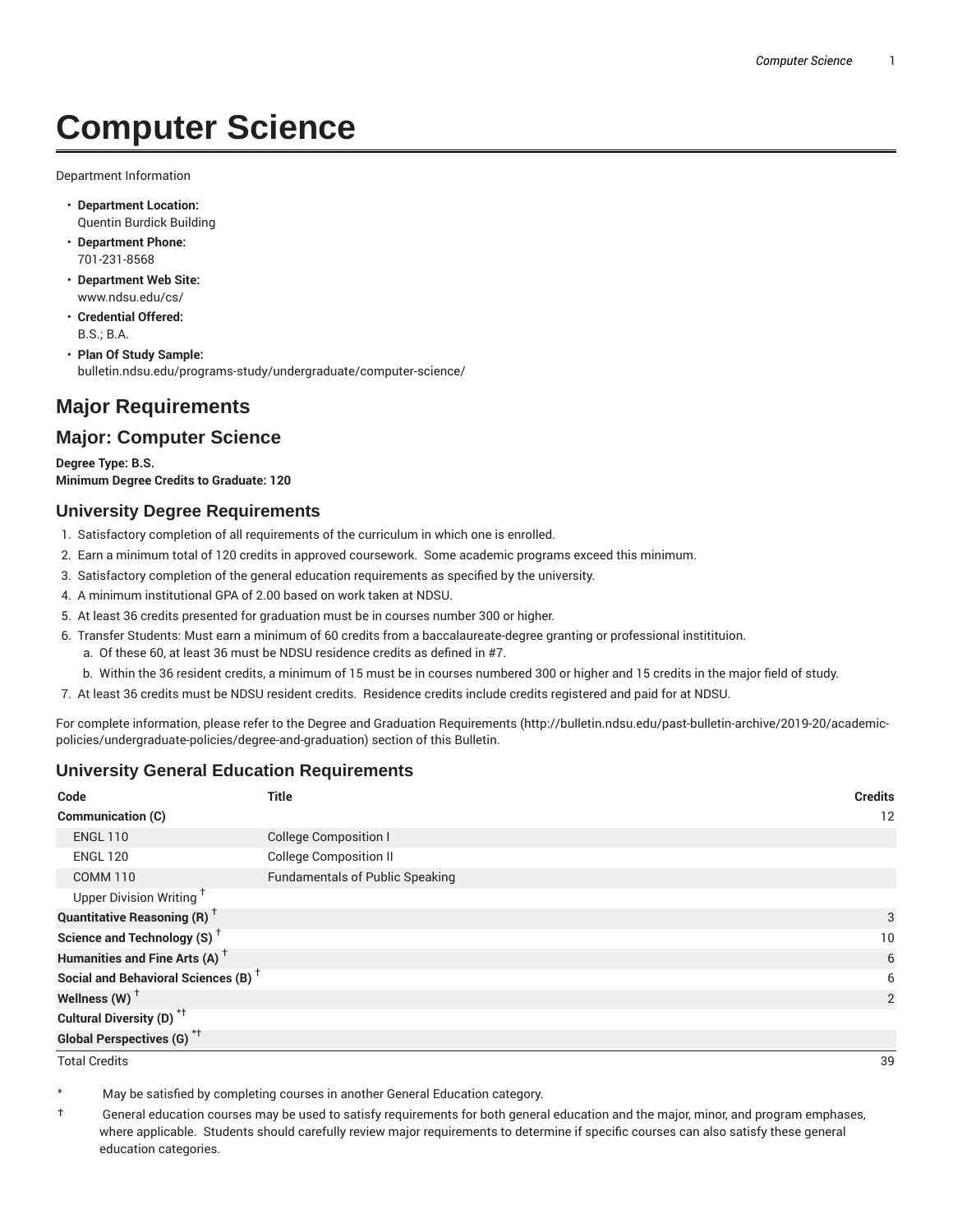• A list of university approved general education courses and administrative policies are available here (http://bulletin.ndsu.edu/past-bulletinarchive/2019-20/academic-policies/undergraduate-policies/general-education/#genedcoursestext).

# **Major Requirements**

A Grade of 'C' or better is required for all CSCI prefix courses.

| Code                                                              | Title                                                                                                       | <b>Credits</b> |
|-------------------------------------------------------------------|-------------------------------------------------------------------------------------------------------------|----------------|
| <b>B.S. Computer Science Core Requirements</b>                    |                                                                                                             |                |
| <b>CSCI 160</b>                                                   | Computer Science I                                                                                          | 4              |
| <b>CSCI 161</b>                                                   | Computer Science II                                                                                         | 4              |
| <b>CSCI 189</b>                                                   | Skills for Academic Success <sup>1</sup>                                                                    | $\mathbf{1}$   |
| <b>CSCI 213</b>                                                   | Modern Software Development                                                                                 | 3              |
| <b>CSCI 222</b>                                                   | <b>Discrete Mathematics</b>                                                                                 | 3              |
| <b>CSCI 313</b>                                                   | Advanced Software Development                                                                               | 3              |
| <b>CSCI 336</b>                                                   | <b>Theoretical Computer Science</b>                                                                         | 3              |
| <b>CSCI 366</b>                                                   | Database Systems                                                                                            | 3              |
| <b>CSCI 372</b>                                                   | <b>Comparative Programming Languages</b>                                                                    | 3              |
| <b>CSCI 374</b>                                                   | <b>Computer Organization and Architechure</b>                                                               | 3              |
| <b>CSCI 415</b>                                                   | Networking and Parallel Computation                                                                         | 3              |
| <b>CSCI 445</b>                                                   | Software Projects Capstone <sup>2</sup>                                                                     | 3              |
| CSCI 467                                                          | Algorithm Analysis                                                                                          | 3              |
| <b>CSCI 474</b>                                                   | <b>Operating Systems Concepts</b>                                                                           | 3              |
| <b>CSCI 489</b>                                                   | Social Implications of Computers <sup>2</sup>                                                               | 3              |
| <b>ENGL 321</b>                                                   | Writing in the Technical Professions (May satisfy general education category C)                             | 3              |
| or ENGL 324                                                       | Writing in the Sciences                                                                                     |                |
| <b>MATH 165</b>                                                   | Calculus I (May satisfy general education category R)                                                       | 4              |
| <b>MATH 166</b>                                                   | Calculus II                                                                                                 | 4              |
| <b>STAT 367</b>                                                   | Probability                                                                                                 | 3              |
| <b>STAT 368</b>                                                   | <b>Statistics</b>                                                                                           | 3              |
| Computer Science Electives: Select 3 courses from the list below. |                                                                                                             | 9              |
|                                                                   | Note: Students seeking recognition of cyber-security skills should follow the cyber-security section below. |                |
| <b>CSCI 345</b>                                                   | <b>Topics on Personal Computers</b>                                                                         |                |
| <b>CSCI 371</b>                                                   | Web Scripting Languages                                                                                     |                |
| <b>CSCI 413</b>                                                   | Principles of Software Engineering                                                                          |                |
| <b>CSCI 418</b>                                                   | <b>Simulation Models</b>                                                                                    |                |
| <b>CSCI 426</b>                                                   | Introduction to Artificial Intelligence                                                                     |                |
| CSCI <sub>428</sub>                                               | Computational Techniques for Environmental Sustainability                                                   |                |
| CSCI <sub>450</sub>                                               | <b>Cloud Computing</b>                                                                                      |                |
| <b>CSCI 453</b>                                                   | Linear Programming and Network Flows                                                                        |                |
| <b>CSCI 454</b>                                                   | <b>Operations Research</b>                                                                                  |                |
| <b>CSCI 458</b>                                                   | <b>Computer Graphics</b>                                                                                    |                |
| <b>CSCI 459</b>                                                   | <b>Foundations of Computer Networks</b>                                                                     |                |
| <b>CSCI 462</b>                                                   | Mobile and Wireless Networks                                                                                |                |
| <b>CSCI 469</b>                                                   | <b>Network Security</b>                                                                                     |                |
| <b>CSCI 473</b>                                                   | Foundations of the Digital Enterprise                                                                       |                |
| <b>CSCI 476</b>                                                   | <b>Computer Forensics</b>                                                                                   |                |
| <b>CSCI 477</b>                                                   | Object-Oriented Systems                                                                                     |                |
| <b>CSCI 479</b>                                                   | Introduction to Data Mining                                                                                 |                |
| CSCI 488                                                          | Human-Computer Interaction                                                                                  |                |
| <b>CSCI 491</b>                                                   | Seminar (Cyber-Security Focus)                                                                              |                |
| <b>CSCI 499</b>                                                   | <b>Special Topics</b>                                                                                       |                |
| MIS 412                                                           | Computer Crime, Forensics, and Investigation                                                                |                |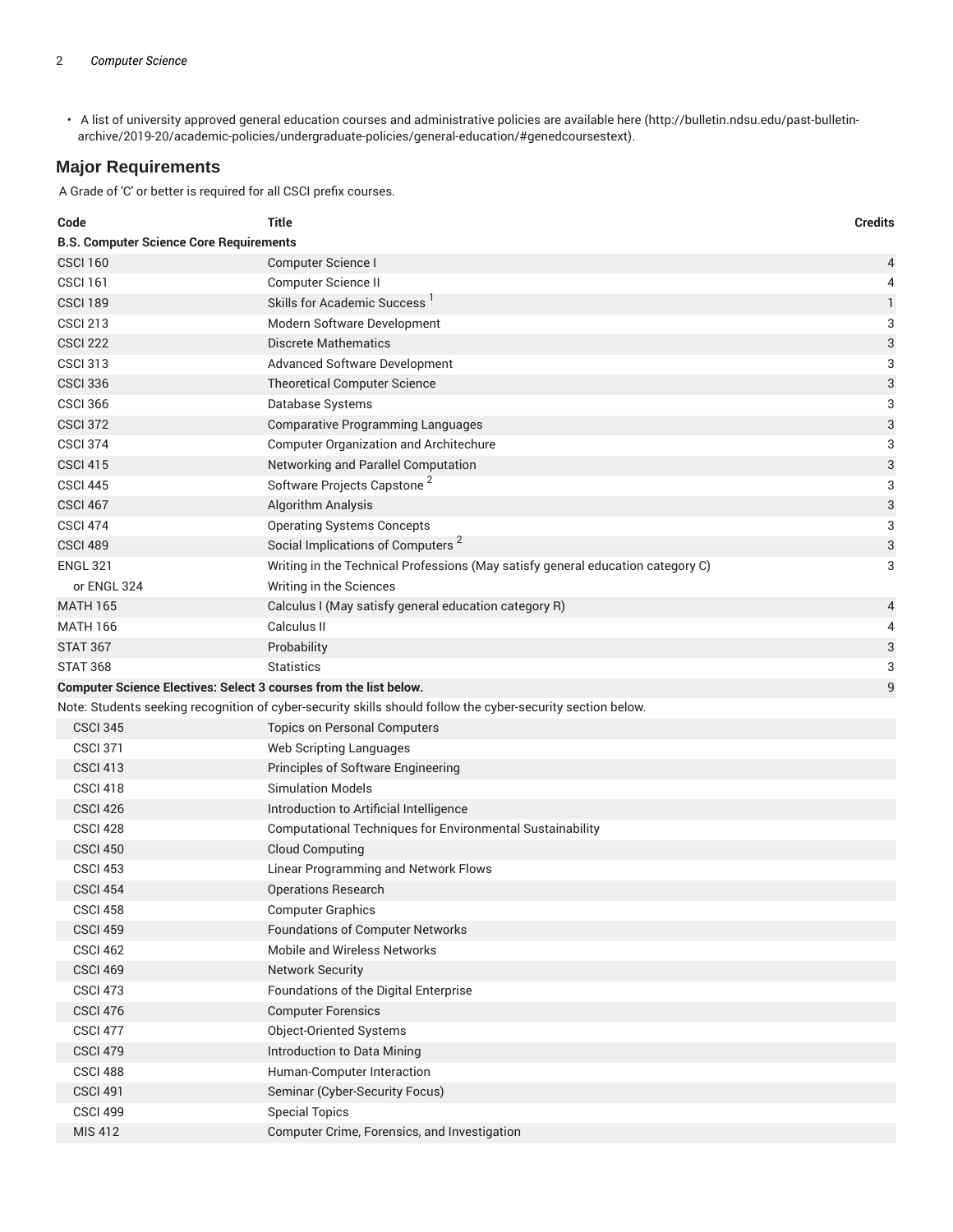MIS 415 Managing Information Technology Security

Total Credits 71

#### **Cyber-security**

Cyber-security is optional - students interested in pursuing recognition of their achievement in cyber-security core concepts should take the B.S. Core Requirements as indicated above, as well as the additional courses listed here. This sequence satisfies the Computer Science elective courses required for the B.S. degree.

| Code                  | Title                                               | <b>Credits</b> |
|-----------------------|-----------------------------------------------------|----------------|
| <b>CSCI 491</b>       | Seminar (Cyber-Security Focus)                      | 3              |
| MIS 415               | Managing Information Technology Security            | 3              |
| One of the following: |                                                     | 3              |
| <b>CSCI 473</b>       | Foundations of the Digital Enterprise               |                |
| <b>CSCI 345</b>       | Topics on Personal Computers (Cyber-Security Focus) |                |
| <b>CSCI 499</b>       | Special Topics (Cyber-Security Focus)               |                |
| MIS 412               | Computer Crime, Forensics, and Investigation        |                |

Total Credits 9

- 1 CSCI 189 is only required for first-time, first-year students--A first-time, first-year student is defined as a student who has not yet completed a college course as a college student. Students that are not first-time, first-year students that either transfer into the university or change their major are not required to take CSCI 189.
- 2 Together, CSCI 445 Software Projects Capstone (typically taken during the last spring semester prior to degree completion) & CSCI 489 Social Implications of Computers (typically taken during the last fall semester prior to degree completion), form the department capstone.

Link to view program description and 4-year Plan of Study (http://bulletin.ndsu.edu/past-bulletin-archive/2019-20/programs-study/undergraduate/ computer-science)

# **Major Requirements**

# **Major: Computer Science**

**Degree Type: B.A. Minimum Degree Credits to Graduate: 120**

#### **University Degree Requirements**

- 1. Satisfactory completion of all requirements of the curriculum in which one is enrolled.
- 2. Earn a minimum total of 120 credits in approved coursework. Some academic programs exceed this minimum.
- 3. Satisfactory completion of the general education requirements as specified by the university.
- 4. A minimum institutional GPA of 2.00 based on work taken at NDSU.
- 5. At least 36 credits presented for graduation must be in courses number 300 or higher.
- 6. Transfer Students: Must earn a minimum of 60 credits from a baccalaureate-degree granting or professional institituion.
	- a. Of these 60, at least 36 must be NDSU residence credits as defined in #7.
	- b. Within the 36 resident credits, a minimum of 15 must be in courses numbered 300 or higher and 15 credits in the major field of study.
- 7. At least 36 credits must be NDSU resident credits. Residence credits include credits registered and paid for at NDSU.

For complete information, please refer to the Degree and Graduation Requirements (http://bulletin.ndsu.edu/past-bulletin-archive/2019-20/academicpolicies/undergraduate-policies/degree-and-graduation) section of this Bulletin.

### **University General Education Requirements**

| Code                                           | <b>Title</b>                           | <b>Credits</b> |
|------------------------------------------------|----------------------------------------|----------------|
| <b>Communication (C)</b>                       |                                        | 12             |
| <b>ENGL 110</b>                                | <b>College Composition I</b>           |                |
| <b>ENGL 120</b>                                | <b>College Composition II</b>          |                |
| COMM <sub>110</sub>                            | <b>Fundamentals of Public Speaking</b> |                |
| Upper Division Writing <sup>T</sup>            |                                        |                |
| <b>Quantitative Reasoning (R)</b> <sup>†</sup> |                                        | 3              |
| Science and Technology (S) <sup>+</sup>        |                                        | 10             |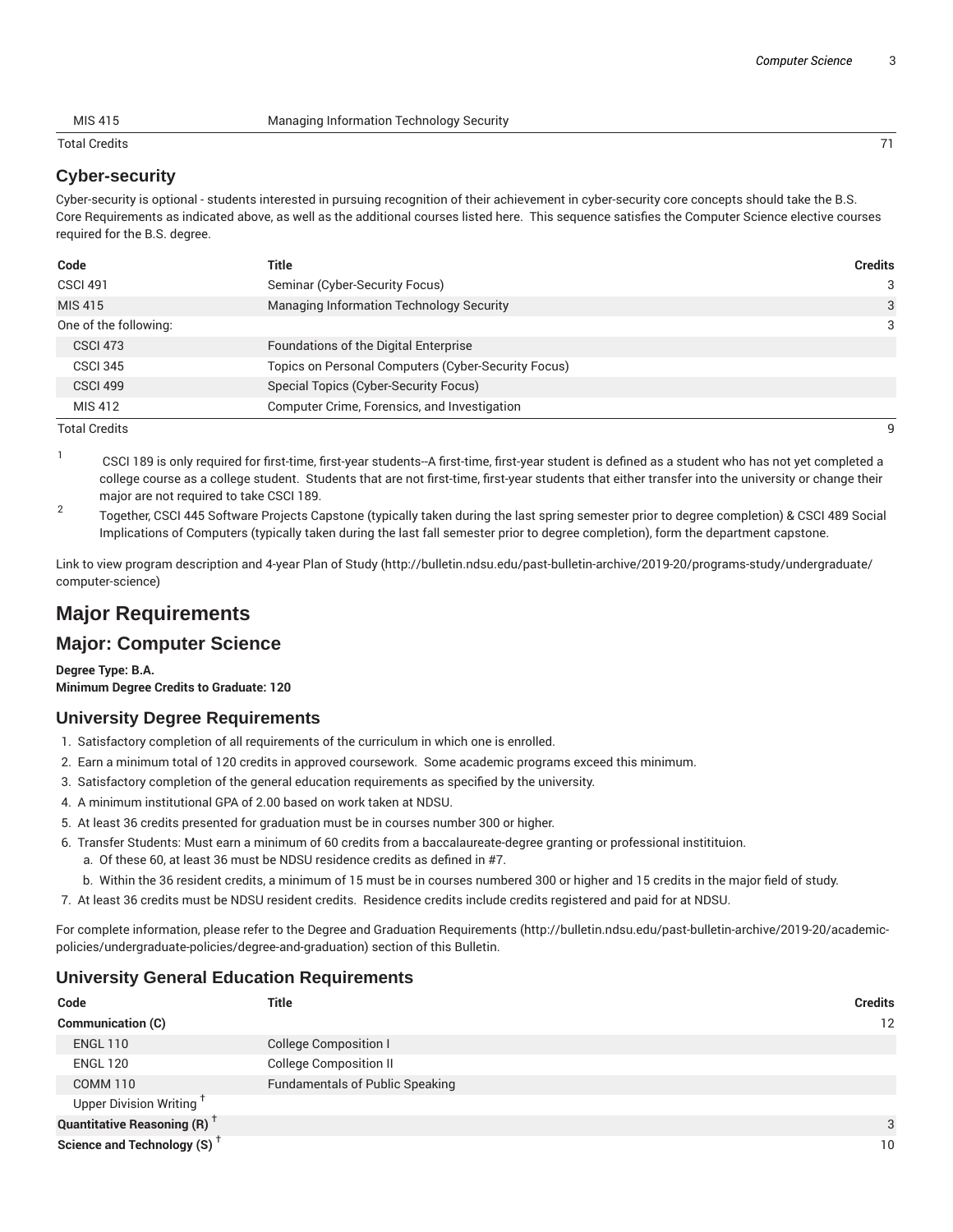| Humanities and Fine Arts (A) $T$                |  |
|-------------------------------------------------|--|
| Social and Behavioral Sciences (B) <sup>T</sup> |  |
| Wellness $(W)$ <sup>T</sup>                     |  |
| Cultural Diversity (D) <sup>*†</sup>            |  |
| Global Perspectives (G) <sup>*†</sup>           |  |

Total Credits 39

- May be satisfied by completing courses in another General Education category.
- † General education courses may be used to satisfy requirements for both general education and the major, minor, and program emphases, where applicable. Students should carefully review major requirements to determine if specific courses can also satisfy these general education categories.
- A list of university approved general education courses and administrative policies are available here (http://bulletin.ndsu.edu/past-bulletinarchive/2019-20/academic-policies/undergraduate-policies/general-education/#genedcoursestext).

#### **Major Requirements**

A Grade of 'C' or better is required for all CSCI prefix courses.

| Code                                                                | <b>Title</b>                                                                    | <b>Credits</b>            |
|---------------------------------------------------------------------|---------------------------------------------------------------------------------|---------------------------|
| <b>B.A. Computer Science Core Requirements</b>                      |                                                                                 |                           |
| <b>CSCI 114</b>                                                     | Microcomputer Packages (May satisfy general education category S)               | 3                         |
| or MIS 116                                                          | <b>Business Use of Computers</b>                                                |                           |
| <b>CSCI 159</b>                                                     | <b>Computer Science Problem Solving</b>                                         | 3                         |
| <b>CSCI 160</b>                                                     | Computer Science I                                                              | $\sqrt{4}$                |
| <b>CSCI 161</b>                                                     | Computer Science II                                                             | 4                         |
| CSCI 189                                                            | Skills for Academic Success <sup>1</sup>                                        | $\mathbf{1}$              |
| <b>CSCI 213</b>                                                     | Modern Software Development                                                     | 3                         |
| <b>CSCI 222</b>                                                     | <b>Discrete Mathematics</b>                                                     | $\ensuremath{\mathsf{3}}$ |
| <b>CSCI 313</b>                                                     | <b>Advanced Software Development</b>                                            | 3                         |
| <b>CSCI 366</b>                                                     | Database Systems                                                                | $\ensuremath{\mathsf{3}}$ |
| <b>CSCI 371</b>                                                     | <b>Web Scripting Languages</b>                                                  | 3                         |
| <b>CSCI 445</b>                                                     | Software Projects Capstone <sup>2</sup>                                         | 3                         |
| CSCI 488                                                            | Human-Computer Interaction                                                      | 3                         |
| CSCI 489                                                            | Social Implications of Computers <sup>2</sup>                                   | 3                         |
| <b>Related Courses</b>                                              |                                                                                 |                           |
| <b>COMM 260</b>                                                     | Introduction to Web Design                                                      | 3                         |
| <b>COMM 261</b>                                                     | Introduction to Web Development                                                 | 3                         |
| <b>ENGL 321</b>                                                     | Writing in the Technical Professions (May satisfy general education category C) | 3                         |
| or ENGL 324                                                         | Writing in the Sciences                                                         |                           |
| <b>MATH 146</b>                                                     | Applied Calculus I (May satisfy general education category R)                   | 4                         |
| or MATH 165                                                         | Calculus I                                                                      |                           |
| <b>STAT 330</b>                                                     | <b>Introductory Statistics</b>                                                  | 3                         |
| <b>STAT 331</b>                                                     | <b>Regression Analysis</b>                                                      | $\overline{2}$            |
| Other Courses: Select these seven credits from the following areas: |                                                                                 | $\overline{7}$            |
| Science (cannot be courses with the CSCI prefix)                    |                                                                                 |                           |
| Engineering (cannot be ENGR 311 or ENGR 312)                        |                                                                                 |                           |
|                                                                     | Math (a course with a number higher than MATH 147, but not MATH 165)            |                           |
| Statistics (cannot be STAT 330 or STAT 331)                         |                                                                                 |                           |
| Proficiency at the second year level in a modern foreign language.  |                                                                                 |                           |

Total Credits 64

1

CSCI 189 is only required for first-time, first-year students--A first-time, first-year student is defined as a student who has not yet completed a college course as a college student. Students that are not first-time, first-year students that either transfer into the university or change their major are not required to take CSCI 189.